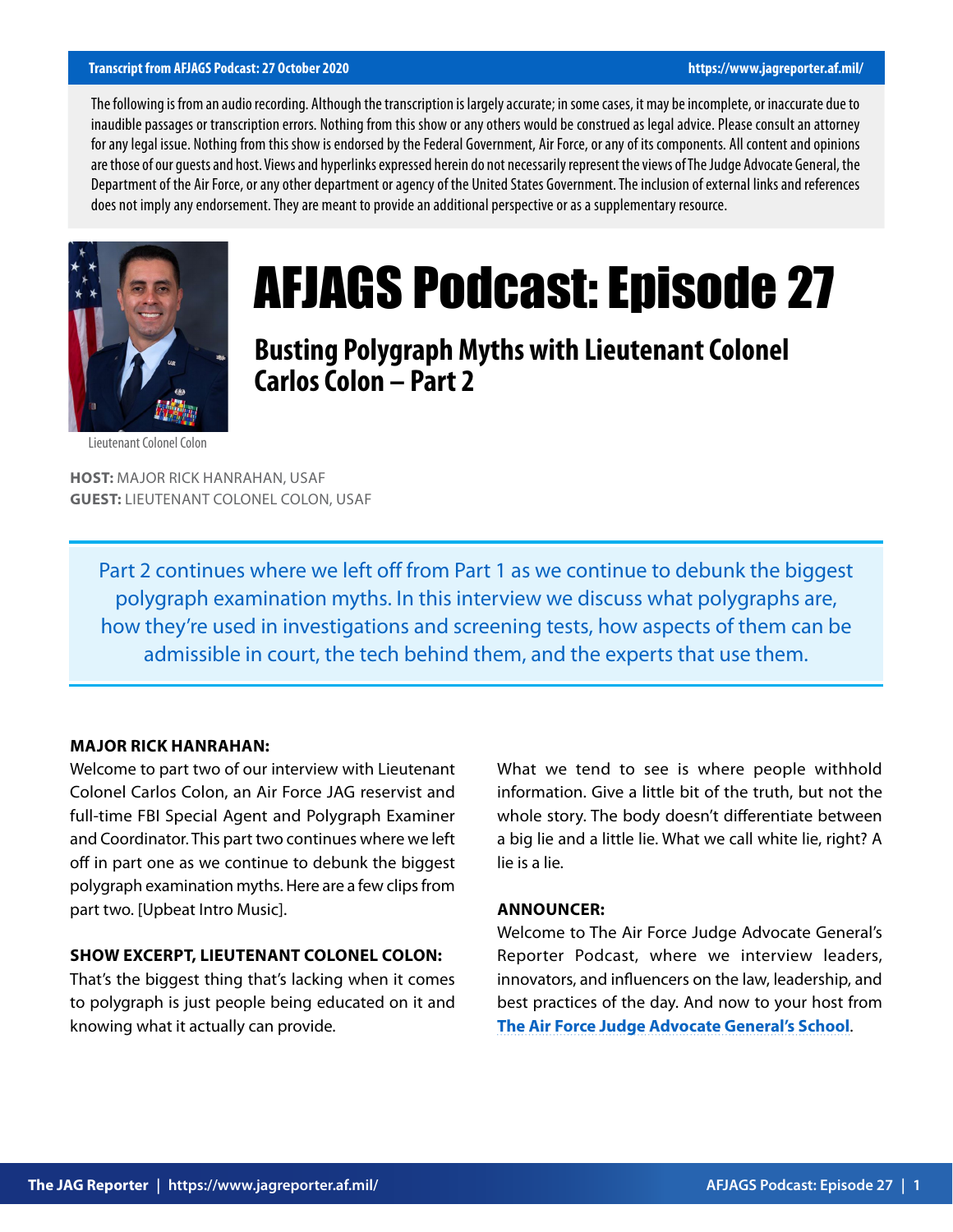# **UNDERUTILIZED TOOL**

#### **MAJ HANRAHAN:**

So based on your years of experience and, you know, pushing up to nearly a thousand examinations at this point would you think that it's an underutilized tool?

## **LT COL COLON:**

Absolutely. I see it in my agencies, and I speak with other examiners, cause in the FBI I'm assigned to the Tampa Division. Every division has at least one examiner, if not multiple depending on the size and the workload, and we hear that a lot, of not being utilized as much or as often as we could be. And I'll sometimes, because through my collateral duties I have a lot of interaction with agents, and at times we'll discuss things, and they'll start talking about a case, and it'd be a perfect case for a polygraph, and they're like, "You know what? I didn't even think about it, cause it just wasn't something that came to mind", or "I just don't like polygraphs. I don't—it's voodoo." I get that a lot, its voodoo. It's not based on any kind of science, not admissible, and I have to educate. I think that's the biggest thing that's lacking when it comes to polygraph is just people being educated on it and knowing what it actually can provide versus the myth of well, it's not admissible in court. It's just voodoo. This, that and the other. It serves its purpose, and if used appropriately can be a valuable asset for any type of investigation that's going on.

#### **MAJ HANRAHAN:**

This is obviously a tool as you've mentioned, and it could actually—could be the break you need on an investigation. It could be the tool that is the right tool for that particular case at that particular time.

#### **LT COL COLON:**

Correct. And I used that one case—that homicide case that I just mentioned. It was perfect, because instead of continuing going down that rabbit hole with that one subject—that first subject that we thought wow the circumstantial evidence is really pointing to him. Why does he keep denying that he's had any kind of relations with her when we have witnesses saying that

they were romantically involved with each other? Well after the polygraph it shed light on it. Well now we know why he was lying about their relationship, but he's being truthful about not being involved in her murder. And it prevented us from wasting a lot of time, a lot of resources, continually going that rabbit hole chasing after him when he had nothing to do with it, and we were able to backtrack, reassess and then start going down other leads, and ultimately get the individual that was responsible for it.

#### **MAJ HANRAHAN:**

So kind of, you know, with our topic in mind about myths would you say that probably, maybe one of the main reasons or causes why the polygraph isn't used in the Air Force or the military at large or even other agencies it's because of a lack of awareness?

#### **LT COL COLON:**

I believe so. In my opinion that would be—from what I've seen in my agency, recalling my time as an active duty JAG prosecutor, and even I've been a reservist ever since working at the legal office, working at higher headquarters, and it's funny cause when I talk to JAGs active duty JAGs about my civilian job and polygraph I get a lot of questions, and I'm glad. I'm grateful, and a lot of times they apologize for taking my time, but I'm like no, absolutely ask all the questions you want. I want to get more information out there. And I see active duty JAGs just don't even know much about polygraph, or how is it based, or how could it be used. So I've seen that even as a reservist JAG, in my interactions with those active duty JAGs, and I try to do trainings and things like that just to shed more light on it.

And after I've talked with them you can kind of see a little bit more of that light bulb of hey, this is something that we can possibly use and maybe use more often. And I'm not saying it should be used every time. When used appropriately at the right time it's very effective, but it's not something that should be just a cookie cutter approach every time we use it. That's not what I'm advocating for either, but it's something that should be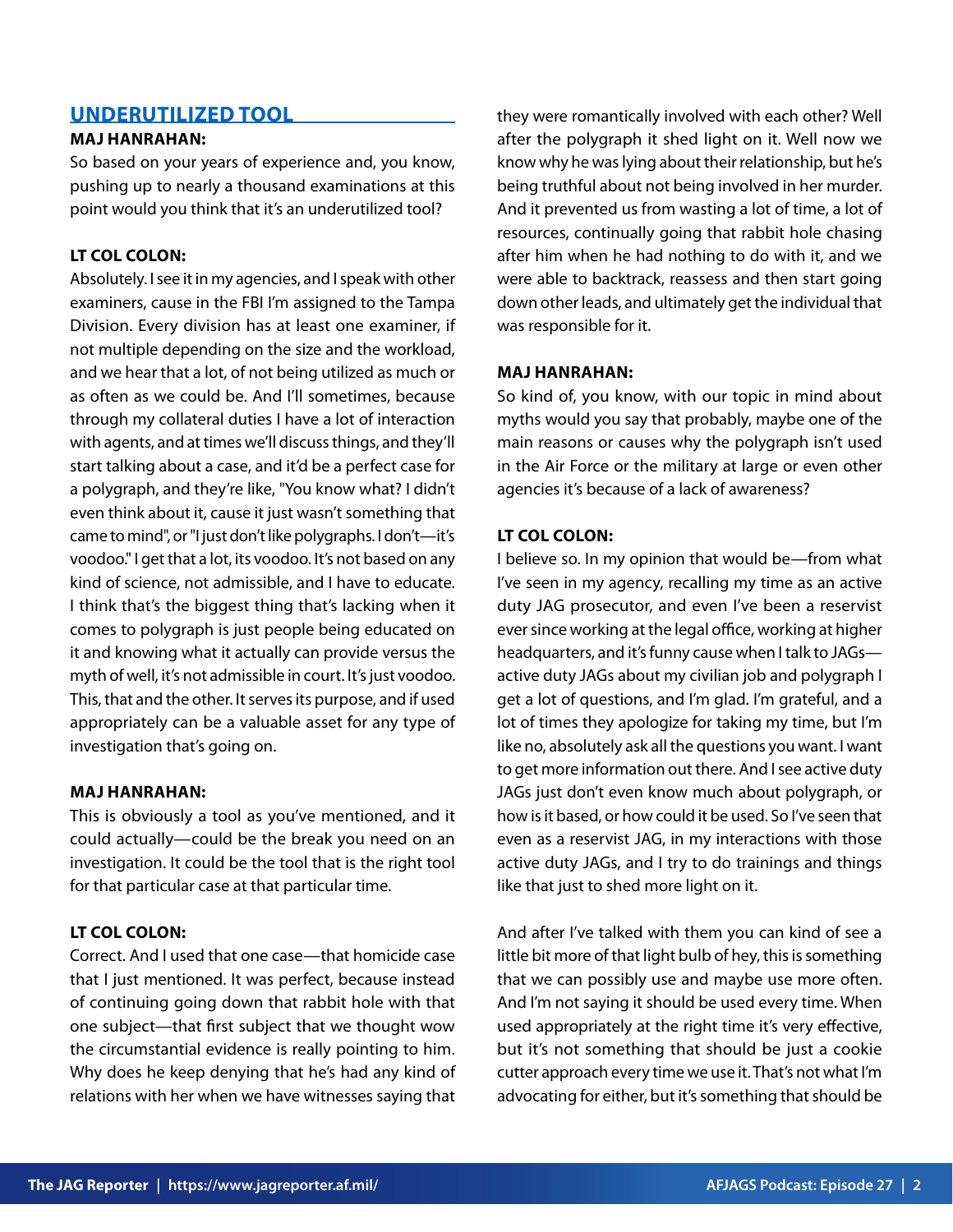there in that tool box that whether it be the investigator or the prosecutor JAG looking at it as something that's can be used specific for that case especially when you have one of those as they say the works a lot of circumstantial evidence, and you just kind of need that extra little nugget to get over the finish line.

## **"LIE DETECTOR TEST"**

#### **MAJ HANRAHAN:**

And sir, we've touched on this a little bit, but keeping our myth theme in mind, is a polygraph a "lie detector test"?

#### **LT COL COLON:**

Yes. I'm glad you asked that, because that is—I get that all the time. "Oh it's a lie detector test—lie detector." Well, that's not completely accurate in the sense that what we're looking at is deception. Actually, the polygraph itself, the technical term we use, is psychophysiological detection of deception. Now that's a mouthful, and really that kind of starts going into more of the science of what we're doing and stuff, but it's a combination of looking at somebody's anatomy, physiology, psychology all being brought together here to approach that polygraph examination.

So what happens to an individual, as I kind of mentioned before, we're all growing up for the most part as saying lying is wrong, and we know when we lie we're doing something wrong. And the reality is, it's the way the body reacts when we're talking about that autonomic response system, whenever we are lying we're doing something deceptive the body is going to react, and when it comes to deception, if somebody flat out lies about something that's pretty easy. It's a pretty straightforward reaction. The individual clearly knows and stuff. But deception goes beyond just a flat out lie, and the example I like to use is if you think of for most of us we've all had that situation where we talk to somebody, they told us something, told us a story. Later on we go back and we find out from somebody else hey, there's more to it. That wasn't exactly the way that my buddy told me originally about it. So you go back to your buddy, and you say hey, when you were telling me this you told me this that, but you lied to me, because this is how it's like, and their response is well, I didn't lie to you. I just didn't tell you the whole story.

Most of people have had that experience at some point in their life. Well that's deception, and that's where people deceive in a polygraph. A lot of times they can—deception they can exaggerate information. The example I like to use is where someone says oh hey, I was top of my graduating class, and when you really look into it yeah they went to school, they got a degree, but they were nowhere, you know, the top of the class. They were exaggerating their accomplishments. People do it to try to get employment, to impress an employer, a girlfriend, somebody their dating, whoever it may be. People do that.

In polygraph we don't tend to see that too often. What we tend to see is where people withhold information. Give a little bit of the truth, but not the whole story. When it comes to an applicant with drug activity we get that a lot, where obviously that's one of the questions we ask cause that's important especially for a law enforcement agency to know what kind of drug history the individual has had, involvement in drugs, and a lot of times in order to minimize their behavior—cause human nature is we don't want to ever believe we're bad people so we try to minimize things. Minimize anything we did wrong. And instead of giving the full amount of whatever drugs they used, how often, things of that they'll admit to having used, but not the full amount. Not to the extent—to the full extent of it. Well that's deception. Are they flat out lying? No, because they are admitting that they used x drug, whatever it may be, but they're not giving the full story, because they're not telling the full extent of their use. So that's where deception comes in.

So I even tell, especially applicants when I'm doing a screening test, I tell them I'm like, I'm not sitting here telling you're lying. I'm not—I'll never tell you that, because it's deception. And at the end of the day if it's something that's on your mind that you're not completely being straight forward with it is going to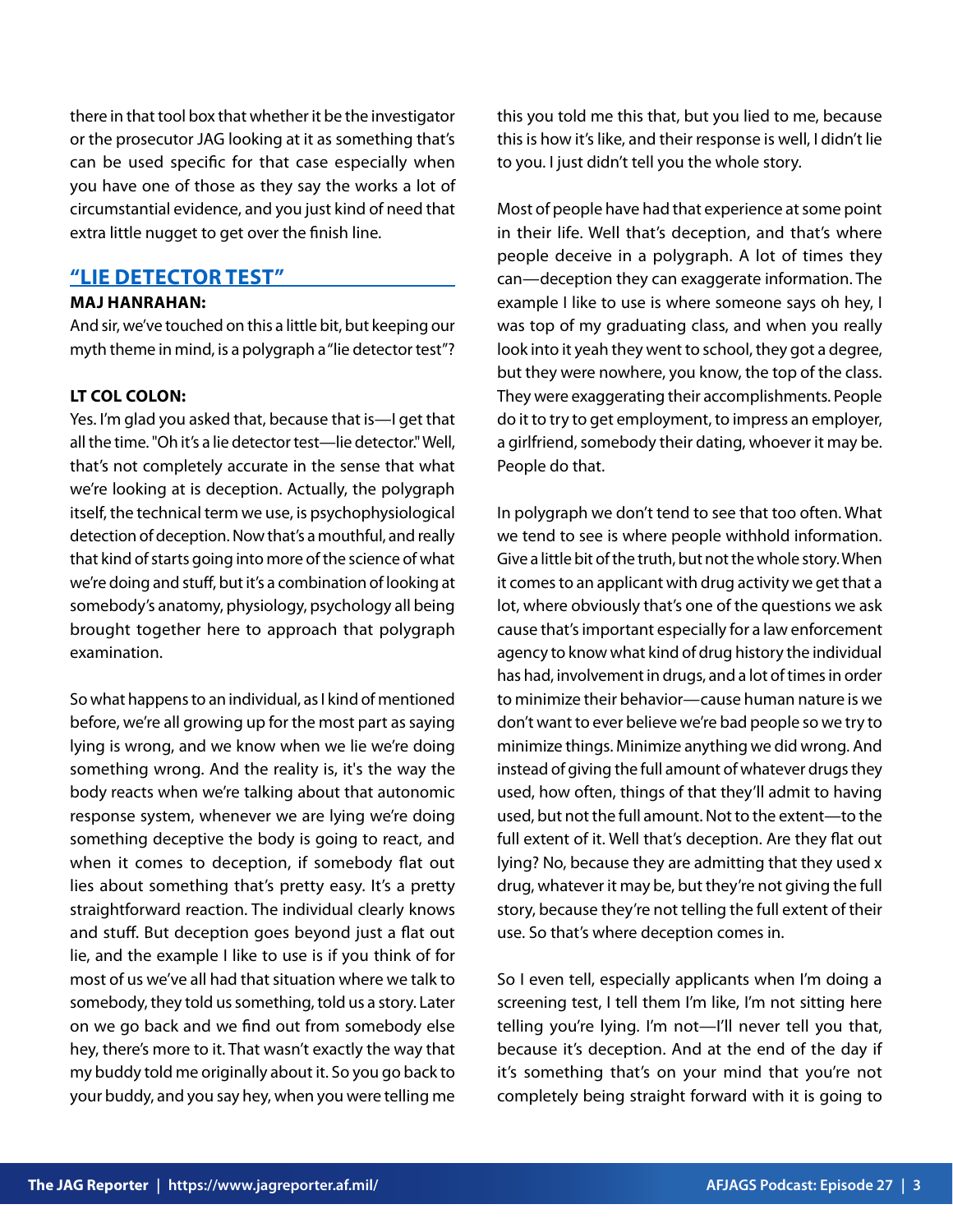come out physiologically speaking. And it doesn't matter. You could be 99% telling the truth. If there's 1% of a lie to that or 1% of withholding information it's still deception. You're still withholding information possibly lying about something, and the body doesn't differentiate between a big lie and a little lie. What we call white lie, right? A lie is a lie, and the body doesn't react.

Like when I'm looking at charts I see that reaction, and the body I can't tell. Was that a big, little lie, a half-truth? You know, withholding information? That is not something that the body differentiates. The body reacts, because it knows that there's some deception going on. So that's where we call it a detection of deception examination versus a lie detector test, because you may not be flat out lying about something, but if you're withholding information about whatever subject matter it is that I'm asking about, you're going to be DI [deception indicated]. You're going to indicate as being deceptive on that examination, because yeah you're not flat out lying about it but you're withholding information that you know about that subject matter.

# **THE PROCESS**

#### **MAJ HANRAHAN:**

Sir, you meant—you talked about this a little bit on the polygraph and what you look for, and I'm assuming you're using a computer to do this. I can imagine some listeners may be thinking of those old black and white movies, right, where they were doing the polygraph examination and there's some giant computer that's how would you say, sir? What would they—what do they usually give out?

#### **LT COL COLON:**

Yeah. I know exactly what you're saying is the old movies. The best movie most people understand is Meet the Parents, right? Where he's brought down into the basement, and the future father-in-law sits him down and connects him to it, and you see that—what we call it that analog machine where the paper and the pens are going back and forth putting all those squiggly lines. So yeah. That is the old polygraph. That's what we call analog system. What they used to use with the long paper.

What has happened now is, yeah, when I administer examination I'm using a laptop, and on that laptop on the screen it's the same thing. It's the same squiggly little lines that you saw on that analog sheet. It's just now the software is on the actual computer screen.

But we're looking at essentially the same stuff, and it goes back to your physiology, and there are different channels that we're looking at; the respiration channel, your breathing, things of that nature. What we call electrodermal activity, that's your sweat gland activity. So those are the finger plates that get put on your finger. Cardiovascular, your blood pressure, your heart rate, things of that nature, and we'll put a cup on your arm similar to when you get a blood pressure taken. Those are all the different channels that we use.

So why we use multiple channels, when it comes to your physiology is this is one of those things to try to add more credibility, substantiate more of what we do is to counter those arguments of well, it's not a valid test. It's voodoo. Things like that and the other. The reality is there's no test out there that's 100 percent valid, especially when it comes to this field of trying to determine truth or deception. And research, a lot of research has been done on this, and that is why, especially for us, we are held to very strict protocols to follow in line with that research.

And I'm not going to sit here and say that it's 100 percent accurate, in the sense of there are false positives, and there are false negatives. Research has shown that. But that percentage of false positives where it's indicating somebody is being deceptive but they're really not or false negative where it indicates that they're not being deceptive when they really are, that percentage is very, very, very, low. And now there are things that the examiner, if is an unethical examiner, could do to try to manipulate things. Yes, that's always possible, but that's in any career field. Prosecutor could be unethical when dealing with defense counsel. Stuff like that. So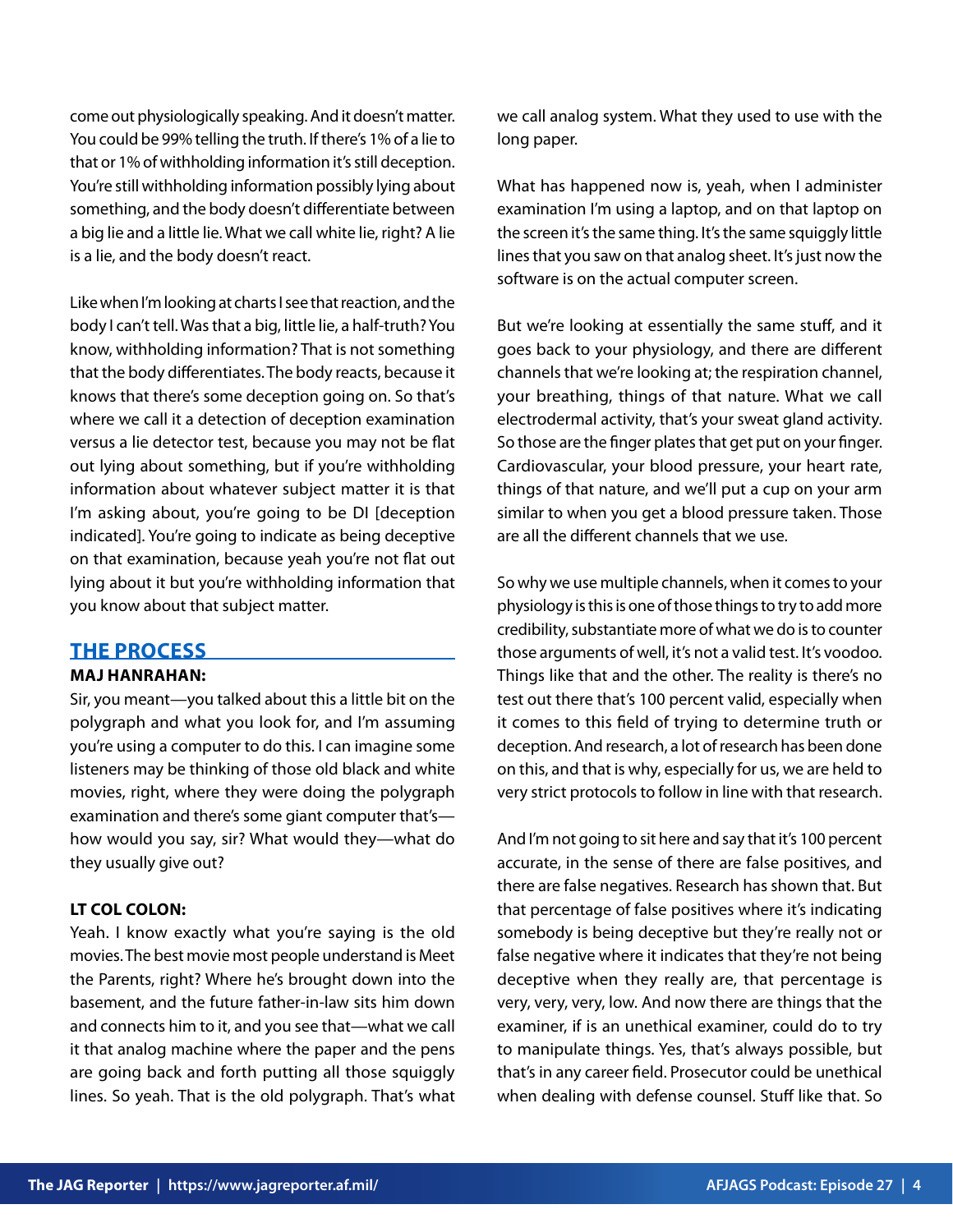putting that aside when you're talking about the actual science and art of a polygraph and stuff, it is—research has shown that polygraph is one of the most accurate means available out there in order to determine truth and deception. And the reality is, as I said earlier, this is key too, as a polygraph examiner that data I know it's not admissible anyway. So I'm not 100 percent putting everything on that, because I've done a lot of my work ahead of time during that pretest phase. Doing that interview and being a good interviewer. Seeing, you know, the indicators whether through verbal, nonverbals, all that behavioral stuff that is a whole 'nother area to discuss when you're talking about actually conducting an interview.

So at that point the polygraph, the instrument, the data is just confirming what I already suspect prior to. But we use those multiple channels, cause if I just use one well, you know, that makes the accuracy a little bit less. The more channels I use when it comes to your physiology, again, that's what we're looking that is that physiological changes, the physiological reactions when I'm asking you specific questions that would indicate any kind of deception, make it a lot more accurate.

## **QUALITY CONTROL**

#### **MAJ HANRAHAN:**

And can you also speak to what I understand to be a two-step process on this? It sounds like there's the actual exam, and then there's a second review done by a QC control or quality control.

#### **LT COL COLON:**

Correct. Yes. As we discussed when we were prepping for this, that is one of the things that holds me accountable that way, cause as you can imagine when someone goes south in the sense of their deception indicated and I—especially an applicant I let them know hey, you're showing, you know, deception indicated here we need to talk about—find out, people get defensive, and "No I'm being truthful", this, that. And there is the times where they think I'm being personal—I'm making that call. I'm the one who's saying that they've failed if you want to, you know, for lack of better terms. Well, I'm not the one determining that. The individual's body, their physiology is, and in order to ensure that we maintain those protocols we add that two-step process as you indicated.

I do the examination. I'm there in that room with that individual. Once the examination is done that results—the data—all that data gets sent up to another individual. This is a senior examiner. He's a supervisor. An examiner that's experienced. He's been trained to do what we'll call quality control. That individual's job is to review the examination, and they're just looking at black and white, the charts. They don't know the individual. They haven't had any interaction. They weren't in there when I was conducting the examination, so there is no bias on that individual—potential bias I should say on that individual. Well, I saw this person we, you know, we disliked them. Anything like that. It is completely black and white to the actual data, the charts. And that individual reviews it based upon the protocols that the **[National Center for Credibility Assessment](https://www.dcsa.mil/mc/tec/ncca/)** has put in place to ensure that when I'm saying the person indicated deception or was non—NDI, non-deception indicated, that QC is looking to verify that.

Now, if the QC sees something that is off or is borderline they can always overturn me. What I mean by overturn and usually what we see by overturn is never—hardly ever, unless it's just extreme and the examiner just missed something and human error does happen. We're all human and stuff like that, but we're very good at focusing on the data, and it is what it is. It's very rare you're going to see an individual QC overturn an NDI to a DI. What tends to happen is, is again, we have strict protocols that we follow, a scoring system that's in place and stuff, based upon the research and the reactions, and we ask the questions multiple times. I just don't ask a question once and then we're determining based upon that. I'll ask the questions in various different formats, in you know, I mean, in different order, and then multiple times, so we're getting good data set in order to make these determinations.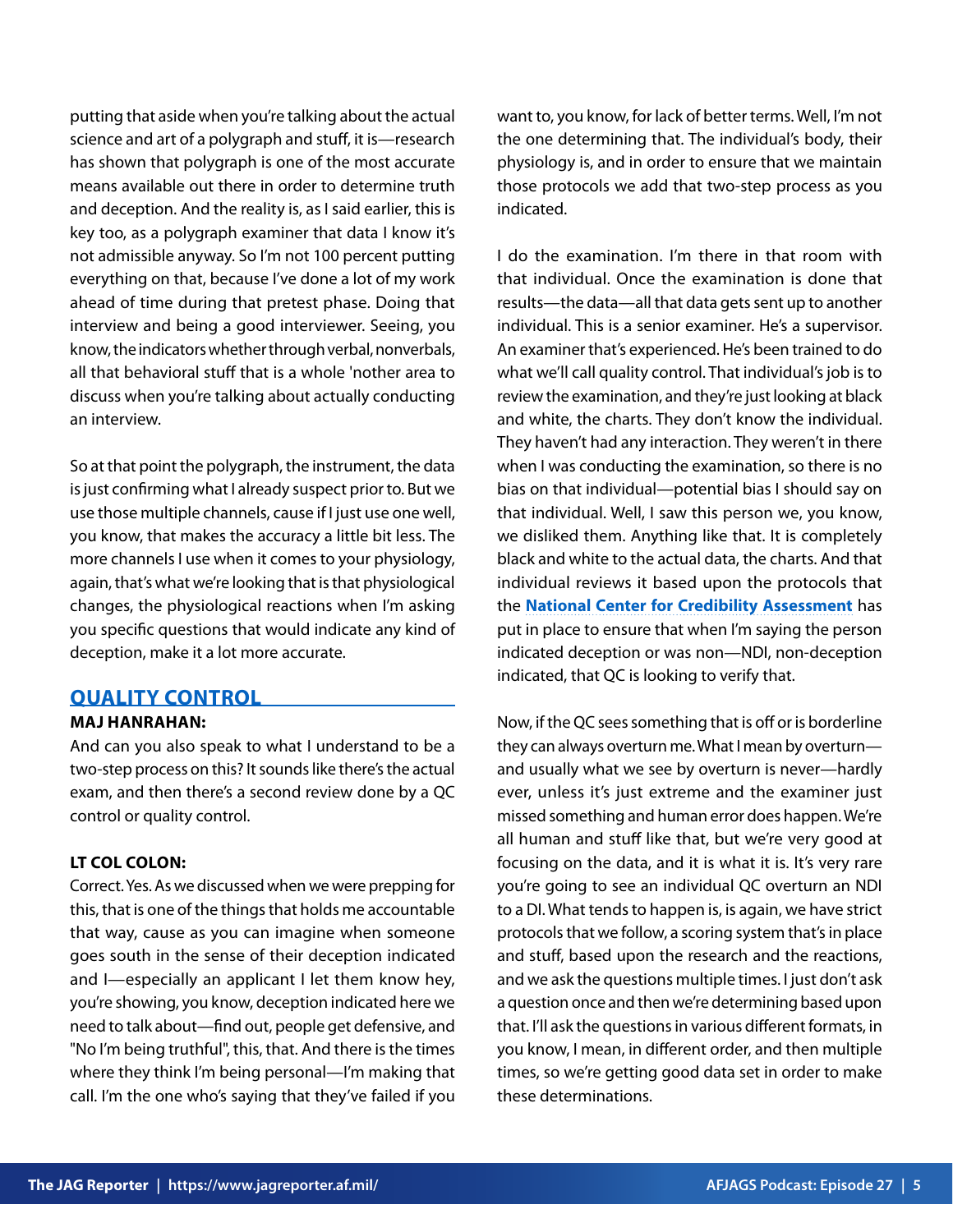So what happens sometimes it could be kind of close where well, it's kind of borderline based upon our protocol where it could be NDI or an inconclusive. And that's where an individual may say well, it's an NDI, and the QC comes in and says now, you know what, there was movement here, so I'm not going to score that channel, because the individual moved, so we can't say was it the movement or was it a non-reaction or reaction. And then they may change it to an inconclusive. So there is that QC in place in order to have two set of eyes looking at the same data to ensure. It's like two doctors making sure we concur with the same charts.

#### **MAJ HANRAHAN:**

And I presume this two-step process with this quality control is standardized at least from a federal law enforcement standpoint whether in the FBI or in the military.

#### **LT COL COLON:**

Correct. Yes. On the federal level at least, and that's a good point because on the federal level as federal examiners we are subject to that QC process. That is something that the National Center of Credibility Assessment checks for when they do their inspections to ensure we're all following that protocol.

Now, on the state level, the local level, that is a whole different ball game. I know of some agencies that don't have a QC process, and you got to remember too like anything, the unfortunate reality is there is budgetary constraints like anything. We are the government, and with an unlimited budget oh yeah, there's all kinds of stuff you can do. Local departments don't have as much of a budget to have an extra person that's designated just to QC things like that.

So, but I'm totally glad and okay with having that QC process, because I want no problems and want my work to be critiqued. That way it keeps me fine-tuning my craft, first of all, and also keeps me in check. There's nothing wrong with the checks and balances, and that's where the QC process really benefits us, because it's not just me making a subjective call. This is based upon objective criteria that's been input in place over years of research and fine tuning polygraph as an overall program, so the QC is a great thing to have in place so that we can really say, yup, what we're seeing here, this is the person's physiology, this is the issues that we're seeing and then go from there.

# **WHERE IS A POLYGRAPH MOST EFFECTIVE**

#### **MAJ HANRAHAN:**

Sir, what cases and/or witnesses or subjects lend themselves best to the use of the polygraph?

#### **LT COL COLON:**

Where a polygraph is most effective, as I stated there's two types of polygraphs. There's a screening test and a single-issue examination. Obviously screening tests are important for what we do because of the responsibility we're given at, you know, the FBI, CIA, military, things like that nature in order to get security clearances. You're going to be given access to some very sensitive information, so you have to have full trust and confidence in those individuals. Where it could become more effect—so those are effective tests and stuff, but if somebody goes DI on that, it could be for multiple reasons, and a screening test there's very different questions.

For instance, when we're talking suitability we may ask about criminal activity, drug activity, you know, truthfulness on their application. So that's what I'm talking about screening. A lot of different issues, so if somebody does indicate deceptive well now it's my job to narrow that down and try to figure out okay. Is it because of drug activity? Is it because of criminal activity? Is it because they're falsifying some information on their application? And the test we don't look at just one specific question say oh they're failing this question. We look at the test as a whole.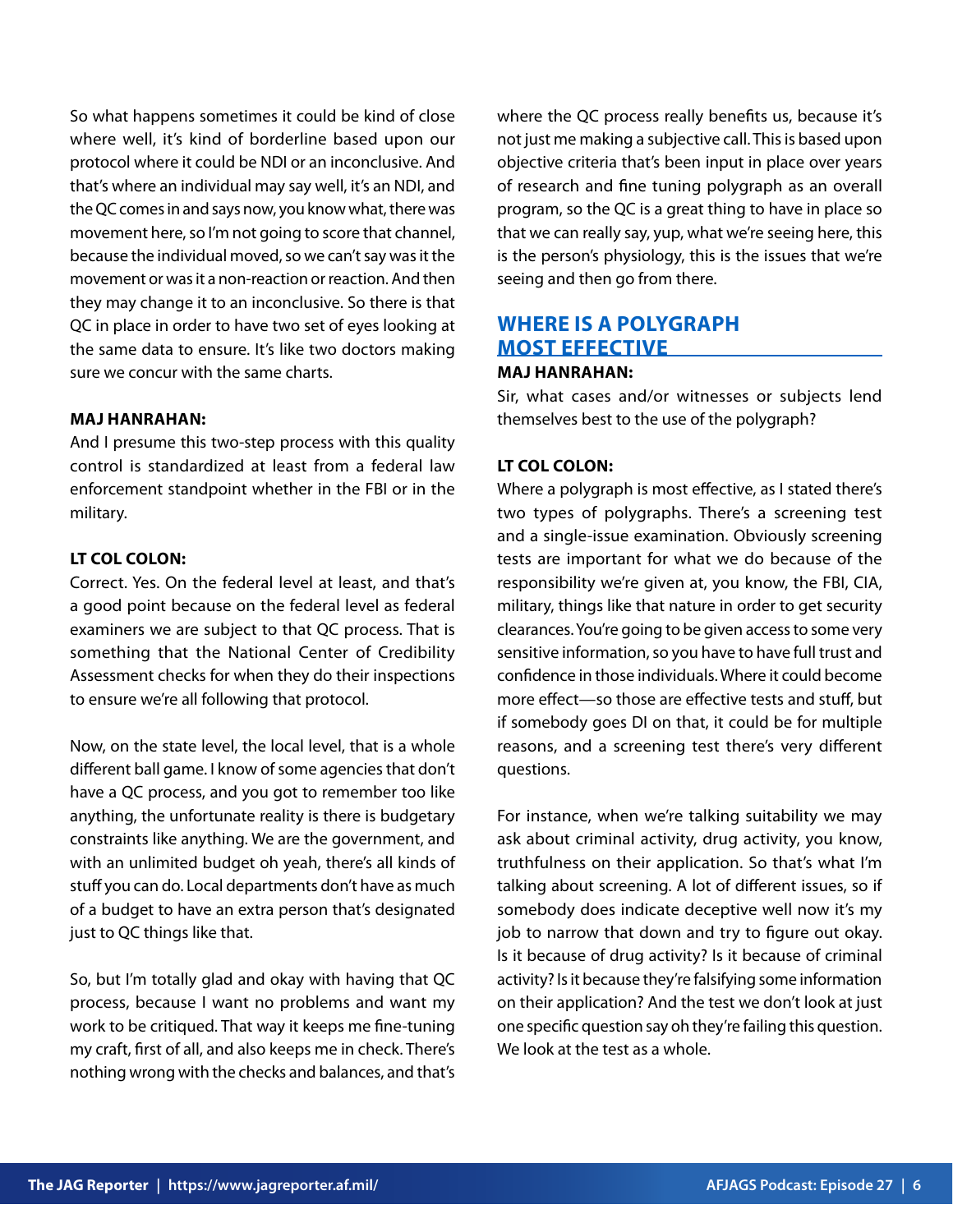So with the single-issue examinations where this would be your bank robber. Did you rob the bank? Did you rob the bank that day? That's where it becomes the most effective in the format of examination, because the individual that indicates deception, I obviously know it has something to do with that bank robbery. Now, it could the individual they actually were involved themselves, or it could be they had knowledge of it either prior to the robbery happening or afterwards and stuff, but that's still relevant obviously to the investigation.

Now, where in the investigation it may be best to do the polygraph that's something that is totally on the case agent. Depending on where you are at the point of the investigation, best determines when the polygraph should come in. I've had agents come to me and say "Hey, I want to do a polygraph." We discuss and stuff, and it's just my recommendation now, at the end of the day I'm a tool in the toolbox. If they want me to polygraph the individual I'll polygraph them, but I'll base it on my expertise. Sometimes I'll tell them, you know, I think this is a little premature at this point. What I would do is I'd go back. I'd interview this person, that person, try to find this before you come in. Because the polygraph really should be one of the last phases of the investigation when much of the other investigative tools and techniques have already been exhausted and still not there to go over the finish line to get to an indictment, have that direct evidence against that individual.

So you don't want to use a polygraph too early in the investigation, but that's something as I tell the agents I work with is, call me, and most examiners in the Bureau, but also examiners I spoke with in other agencies feel the same way, is the best thing is to call the examiner. That's what we're there for. Call us. Discuss the case, the specifics, and based on our expertise we can give our opinion on hey, is this good to do this now, good to wait, whatever, based upon the facts of the case, cause every case is different. So determining on where they are in the investigation, what type of case, would determine whether polygraph is good to do at this time or not.

# **LEARNING MORE**

#### **MAJ HANRAHAN:**

Well sir, I think we could go quite a bit longer here on the polygraph discussion. Fascinating so far, but to kind of wrap up, where could folks learn more about polygraphs? Are there any resources out there whether on the Internet or any type of other resources where you think folks could go to learn more about this topic?

## **LT COL COLON:**

Yeah. When it comes to you learning more information the one thing is because there are a lot of different formats of polygraphs, and you have the federal level, state level there's not one repository per se of where you can get information. The Internet has a lot of good information on polygraph, but anything like—anything on the Internet there's a lot good information, and there's some not so good. There are anti-polygraph websites out there that go into a lot of these myths, and how inaccurate it is, and it's subjective, and voodoo. And I tell people if you want to educate yourself by all means. I would never tell anybody not to go out there, but put it all in context like anything.

The best source to go to is your agency's polygraph examiner whether it be the military, local law enforcement, federal, whatever it may be, cause they're the individuals who can really shed a lot of light and ask a lot of specific questions that an individual may have. Because that's what I tend to find when I start talking to individuals about polygraphs is I do see a lot of the similar themes, but a lot of times the individual has specific questions based upon whatever they have going on. Whether it's one of the agents I'm working for and they're working a criminal case or they have a witness or source. Obviously in the government or any law enforcement agency we use sources and stuff, and I'll polygraph a source too to verify the information they're providing. That is a use of the polygraph. I also have individuals who want to apply to the FBI, interns. I do presentations at colleges and get a lot of questions obviously about that.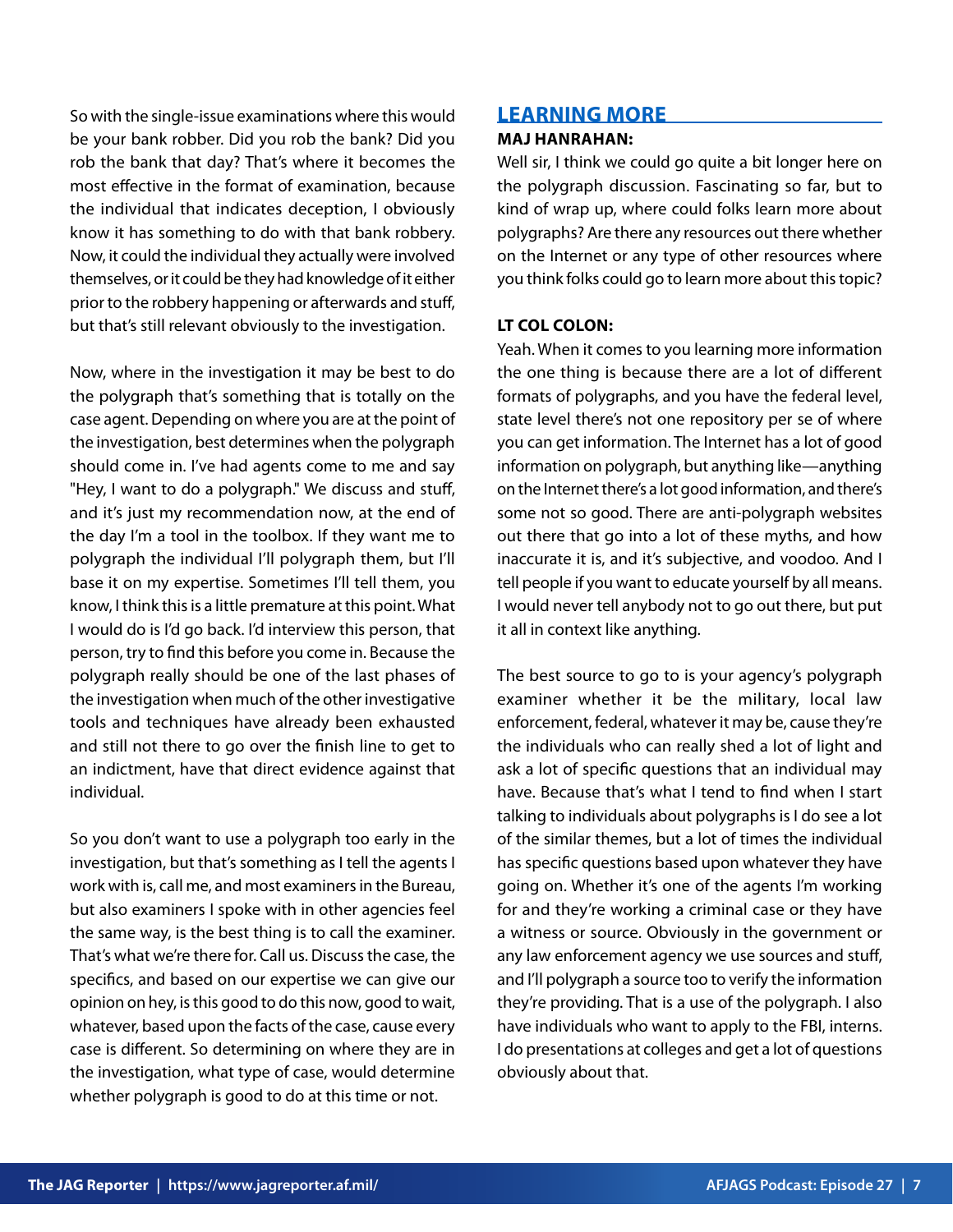So the best source is talk to an actual polygraph examiner. We love to talk. Most examiners because that's all we do is we just talk to people all day long—that's my job is just to talk to people, learn their behaviors, things of that nature, so that is probably the best source, because they can focus whatever answers your looking for specific to what questions you have.

# **CLOSING THOUGHTS**

#### **MAJ HANRAHAN:**

And sir, could you provide any final thoughts on today's topic and also anything you might want to gear towards our young trial counsel?

#### **LT COL COLON:**

Yeah. The big thing is—and maybe be afraid is not the right question and stuff like that, but don't be turned off by the polygraph. A lot of what I've seen in my career both as an FBI agent before I became an examiner, as an examiner, and then even as a JAG both on active duty and Reserves, it's one of those things, is because of the myths that we talked about; oh it's not admissible in court. It's a lie detector test. It's voodoo. It's not based on science. All this, that, and the other. People just kind of shy away from it. I've had prosecutors tell me well, it's just too much work. I'm going to have to fight a suppression hearing, which may happen. And this goes to young trial counsel, is I can guarantee you for the most part any defense counsel that's worth their salt is going to try to suppress any kind of confession that comes from a polygraph. Most of those do not actually succeed, but the defense counsel is doing their job and can't get angry about that. They're doing their part to zealously advocate for their client, but the polygraph itself is such a valuable tool, again, if used effectively.

The information that comes out of that is very valuable, and remember that information is admissible. That information still is good. In the case that I had polygraph actually helped me go off of a subject that I thought was dead to rights and stuff based upon that circumstantial evidence and was able to gear my focus—refocus my investigation to the proper direction. So don't be turned off by the polygraph. Don't dismiss it. It's a very valuable tool. And I think, as we discussed earlier, it's so underutilized in a lot of our investigations just because people—feelings of it is like well, especially if they've been polygraphed, that wasn't a fun experience. I don't even want to talk to that guy. Remember that was—put it in perspective. That was for that purpose, and heck, you got the job so you passed the test, so understand that polygraph examiner is working very hard to get those clear results in that examination and determining whether you're being truthful or not.

So at the end of the day, what I like to say is it's a tool in the toolbox like anything especially for the investigators and even for a prosecutor. As a prosecutor just because your investigator that you're working with hasn't used it, cause ultimately, obviously it's going to be the investigator who's going to determine whether to use a polygraph or not, but don't be turned off by the fact that the investigator has not used a polygraph. Talk, discuss it. It never hurts to talk about it, and even discuss and talk about it with the polygraph examiner. I tell the agents I work for all it is is a phone call. I'm available 24/7. And most the examiners I've spoken with feel the same way. Call me whenever, cause that's what we do. It's our bread and butter. It's what we get paid for. That's what we train for and what we love doing. So just reach out, ask whatever questions, and don't be turned off or dismissive of polygraph just because of these myths that you hear a lot about. Talk, discuss it with that polygraph examiner, and you'll see that it could become a very valuable tool for you.

#### **MAJ HANRAHAN:**

Well sir, thank you so much for coming on today to talk about today's topic about busting polygraph myths. I think our listeners hopefully will have a new appreciation for what the polygraph can do as a new tool in their toolbox. So sir, thank you again for coming on today.

#### **LT COL COLON:**

All right. Thank you. I appreciate it, and I'm glad I could assist in trying to bust some of these myths.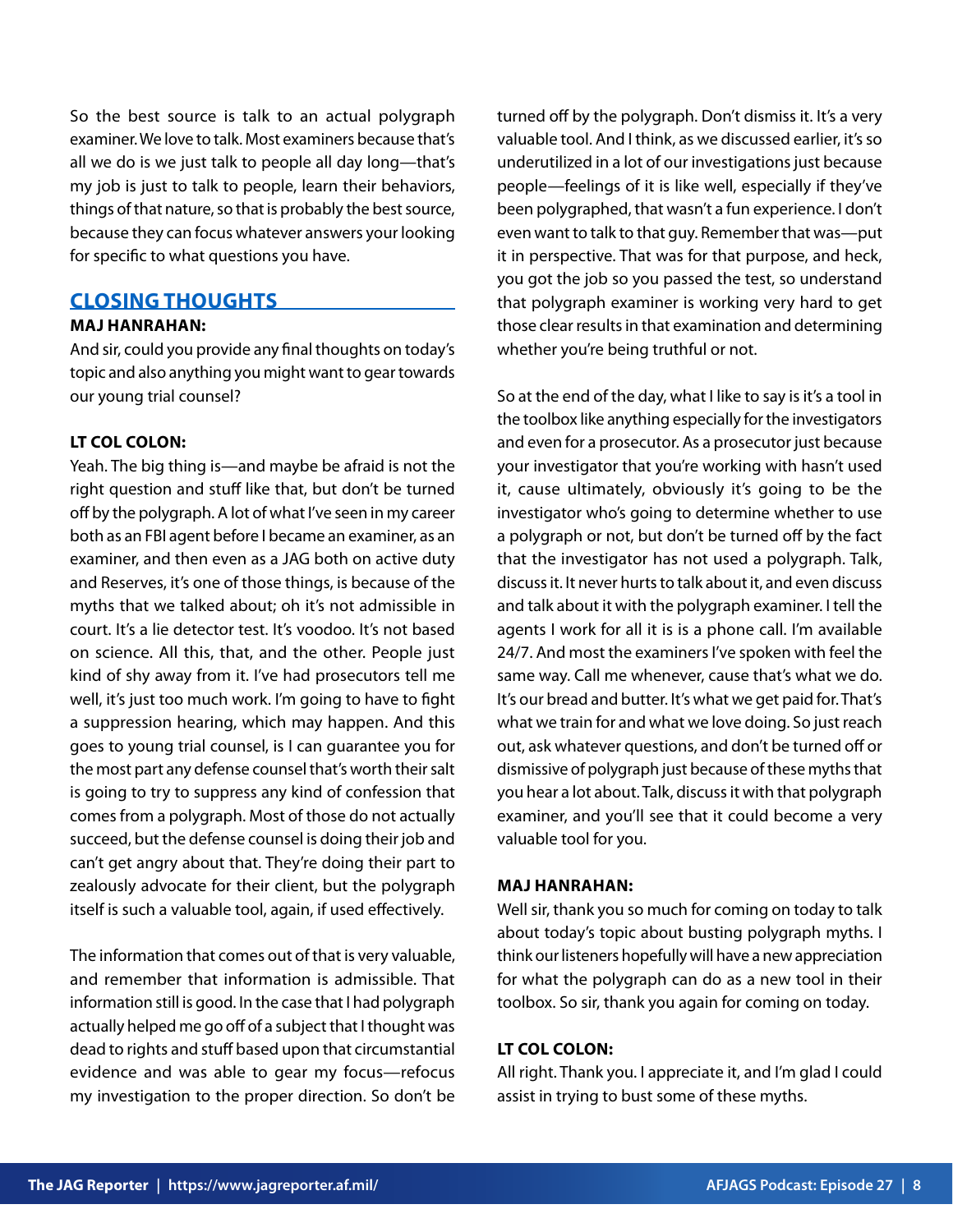# **TAKEAWAYS**

## **MAJ HANRAHAN:**

That concludes our interview with Lieutenant Colonel Carlos Colon. For the takeaways from this interview I'd like to focus on the five biggest myths that I noticed in speaking with Lieutenant Colonel Colon. **Myth number one; a polygraph is a lie detector test.** This statement is only partially true. The technical term used in the industry and by Lieutenant Colonel Colon is a psychophysiological detection and deception test or in laymen's terms a deception test, which is the more accurate term for a polygraph exam. In other words, it's not just about outright lies but also encompasses deception such as omissions, exaggerations and the like.

As Lieutenant Colonel Colon stated, interviewees are much less likely to outright lie. Rather, they're more likely to offer subtle white lies or omissions or exaggerations of the full truth. It's really in the polygraph examiners ability to detect the subtler aspects of deception that makes it such a powerful tool.

**Myth number two; polygraph exams are not admissible in court.** This statement is also only partially true. While it is true that the polygraph test—i.e., the scientific data and charts derived from the exam—and the results of the test—i.e., whether they passed or failed or whether or not deception is indicated or not—are not admissible in court. The pretest and posttest phases are generally admissible. I also note the term quote unquote polygraph is generally not admissible in court.

As discussed, there are three phases of the polygraph exam. Number one; the pretest interview. Number two; the test itself. And number three; the posttest interview. What is said during the pretest and the posttest is generally admissible, because they're just interviews. So to reiterate, aspects of a polygraph exam can be admissible in court. The proponent trying to get in aspects of a polygraph exam, which would likely be the government, will almost inevitably face a motion to suppress from defense counsel, but that's just defense counsel doing their job in zealously protecting their client's interests. So if the polygraph exam is done properly and there are no other circumstances that would preclude aspects of the pretest and posttest interviews from being admissible then the interview portions may be admissible in court.

**Myth number three; polygraph exams are voodoo and not based on any science.** As Lieutenant Colonel Colon stated on multiple occasions, the polygraph exam is not voodoo. It's based on science and physiological changes going on through the autonomic response system in the interviewee. This is the system that regulates our bodily functions and does so primarily unconsciously. It's the same system responsible for the flight, fight, freeze response in humans during traumatic events. As Lieutenant Colonel Colon stated, the body doesn't differentiate between a big lie and a small lie. A lie is a lie, as he says, and deception is deception whether big or small. The body simply reacts because there is some level of a lie or deception going on. Yes, there are aspects of the test that involve psychology, the honesty of the polygraph examiner, and other non-science based factors. However, as Lieutenant Colonel Colon said, no test is perfect, but the studies indicate that the polygraph is the most accurate means to determine truth and deception in this field.

**Myth number four; there's no use for polygraph exams in modern investigations.** This is simply untrue and a misconception likely based on ignorance and the utility of the polygraph exam. The polygraph has a place in modern investigations. The polygraph is, at its core, simply another investigative tool for the investigator and prosecuting attorney especially for cases with a lot of circumstantial evidence.

**And myth number five; the military does not do polygraph exams.** Again, this is simply untrue. Many positions within the military, both active duty and civilians, go through polygraph exams for certain jobs and security clearances. Further, federal law enforcement including the military are required to send certain agents through the same three and a half month